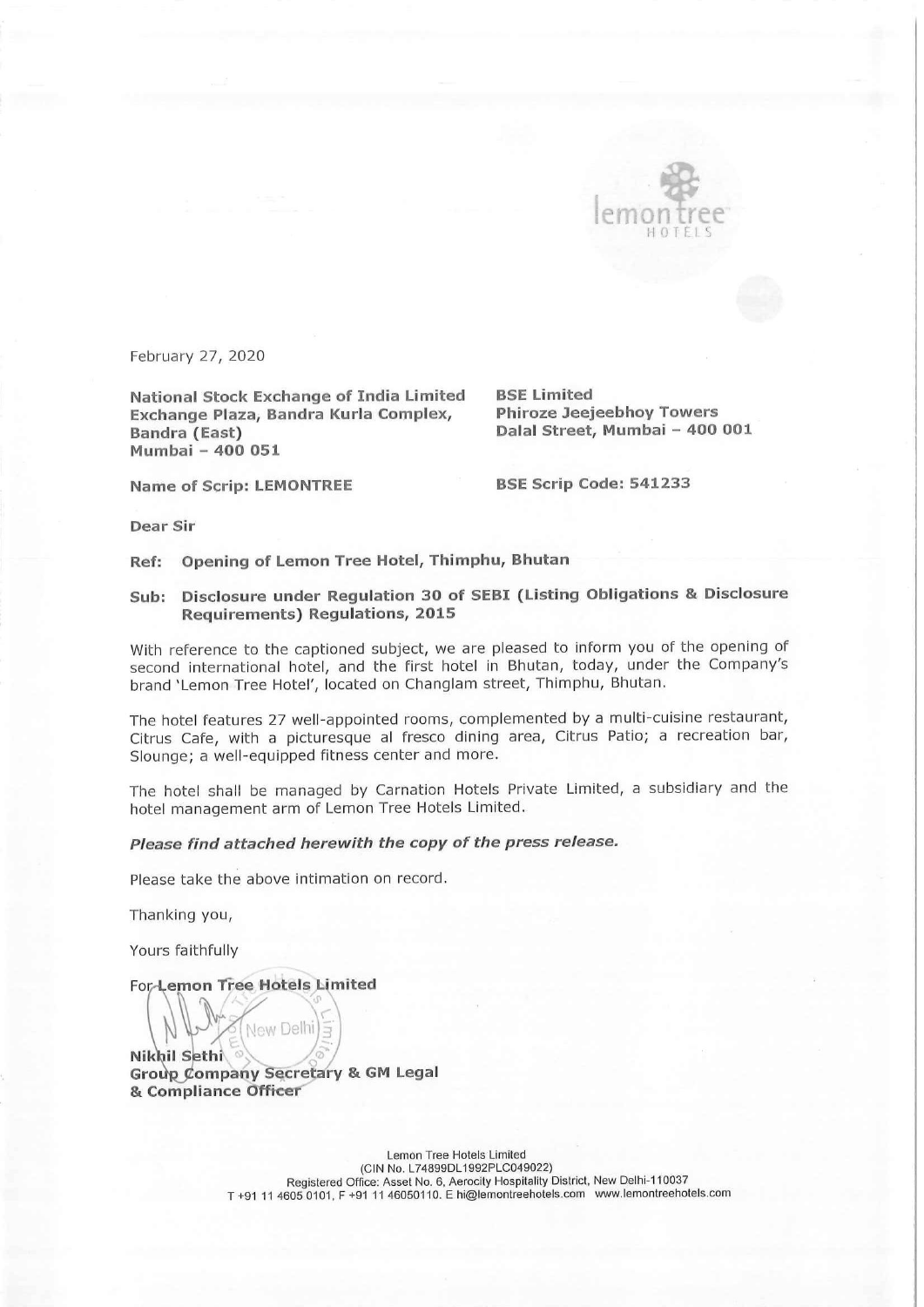

## Lemon Tree Hotels announces its debut in Bhutan, with the launch of Lemon Tree Hotel, Thimphu

This hotel is the second international launch for the company, with an already operational hotel in Dubai. Further hotels are signed in Nepal and Bhutan, which will open in the future

Delhi, 27 February 2020: Lemon Tree Hotels Limited, through its management subsidiary Carnation Hotels Pvt. Ltd., announced its debut in the second international destination, Bhutan, with the launch of the first Lemon Tree Hotel in Thimphu. Lemon Tree Hotels Limited is India's largest hotel chain in the mid-priced hotel sector, and the third largest overall.

The hotel, located on Changlam street, Thimphu, features 27 well-appointed rooms, complemented by a multi-cuisine restaurant, Citrus Café, with a picturesque al fresco dining area, Citrus Patio; a hip recreation bar, Slounge;a well-equipped fitness center and more.

Speaking on the occasion, Mr. Rattan Keswani, Deputy Managing Director -Lemon Tree Hotels and Director - Carnation Hotels, said, "We are delighted to enter Bhutan with this chic hotel. This is our first operating hotel in Bhutan, and we feel that the market holds immense business potential. We have a locational advantage, with the hotel strategically situated in immediate proximity to key attractions like the famous Changlimithang stadium, Norzin Lam street, the clock tower square and also close to other attractions such as the iconic statue of Buddha Dordenma, TashichhoDzong, DechenPhodrang Monastery. The hotel is also well connected to the Paro International Airport and the Thimphu Bus Station"

He further added, "The addition of this hotel opens a new international destination for the brand, thereby increasing our appeal to our existing and potential customers. It will also add to our repertoire of hotels in the region, which include our existing hotels in Gangtok and Siliguri, and upcoming international launches in Darjeeling, Bhutan and Nepal. We are confident that our partnership will enjoy mutually beneficial results within a reasonable stabilization period after the launch."

Traditional Bhutanese architecture interwoven with aesthetic design elements that reflect the city's culture and spirit, complemented by a welcoming ambience and modern facilities and amenities, make this hotel perfect for business and leisure travellers alike.